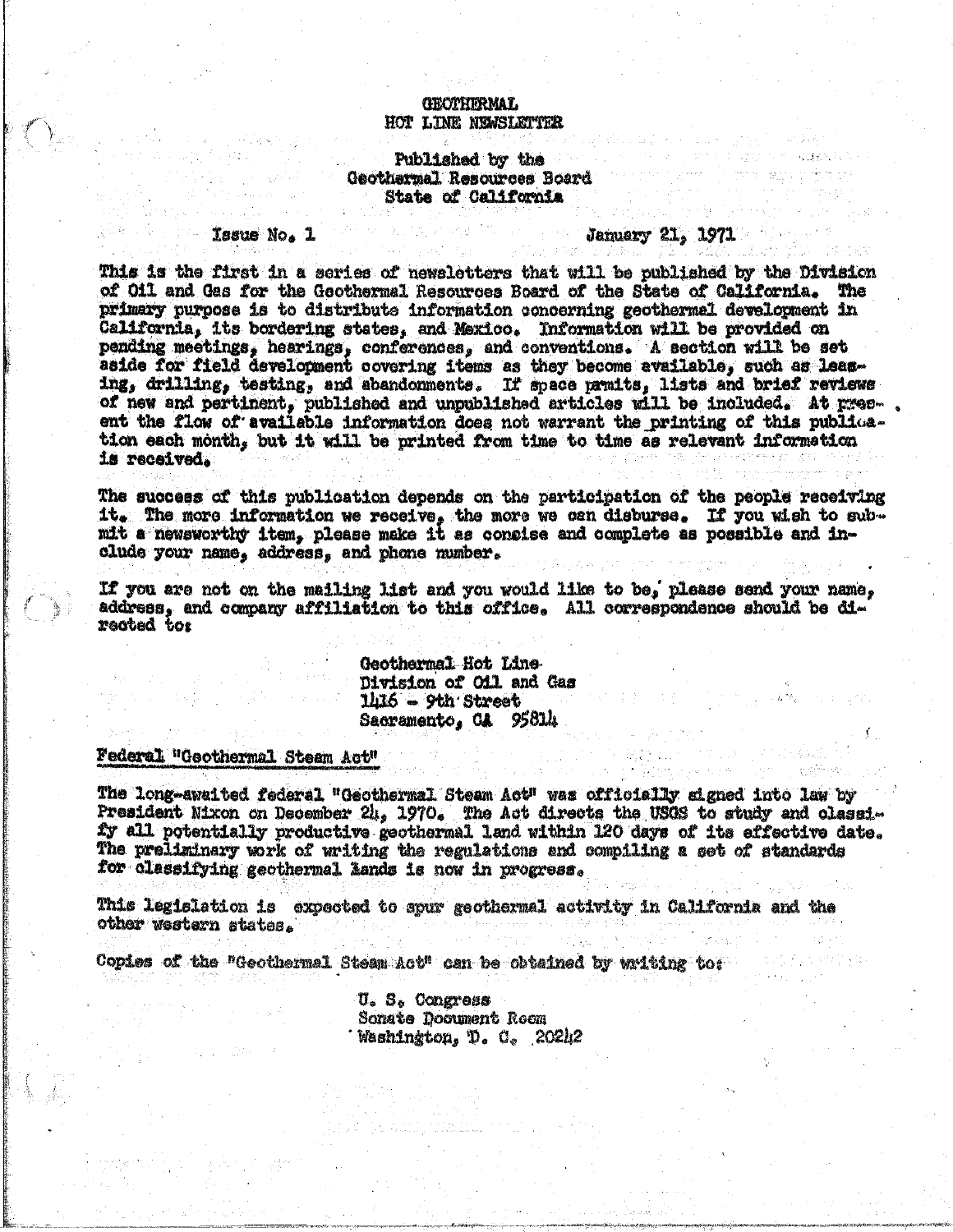"Geothermal Steam Act of 1970" Public Law 91-561 December  $2l_{12}$  1970

in Kabupatèn Jawa<br>Sebagai Kabupatèn

经行政 家庭

#### There is no charge.

#### Compendium of Papers

Copies of the Compendium of Papers presented at the Imperial Valley-Salton Sea Geothermal Hearing held on October 22 and 23, 1970, in Sacramento are still available. It contains 35 separate papers and totals over 350 pages covering subjects ranging from climate, agriculture, and geology to drilling technology, produced minerals, and salt water desalination. The few remaining copies are being sold on a first come, first serve basis. The cost including postage is \$5.00. There are no plans to reprint.

 $\mathbb{E} \left[ \mathbb{E} \left[ \mathbb{E} \left[ \mathbb{E} \left[ \mathbb{E} \right] \right] \right] \right]$ 

# Geothermal Energy in California - a Report to the Legislature

This report is a response to Senate Resolution 331 directing the Geothermal Resources Board to hold a hearing and present its findings to the Legislature. This report is a companion to the Compendium (see above) and will be available after February 1, 1971. If you desire a copy, the cost including postage is  $L_0O_s$ 

Please send checks or money orders made in favor of the Division of Oil and Gas for both of the above publications to:

Division of Oil and Gas  $11.16 - 9th$  Street anders of the second of the second second second second and second the second second second second and second

Request Compendium of Papers and/or Geothermal Report to the Legislature (1971). 

The Imperial County Board of Supervisors passed an ordinance on November 24, 1970, which requires that a conditional use permit be issued prior to any geothermal well being drilled, reworked, or abandoned. It permits the Planning Commission to establish conditions which must be met by geothermal developers.

This new legislation was proposed by the Geothermal Advisory Committee oreated in October by the Board of Supervisors. The Committee also recommended conditions which they felt should be adopted by the Planning Commission. The recommended conditions are now being studied by the Board of Supervisors. and provided the control of the company of the company of the control of the company of the company of the com<br>The control of the company of the company of the company of the company of the company of the company of the c

# Mono Lake

ੀਸ ਨੂੰ ਮੁੱਖਿਆ ਹਨ।

 $1.5$   $\mathcal{I}$   $\mathcal{T}$   $\mathcal{I}$   $\mathcal{I}$ 

A meeting was held on December 15, 1970, at the Bureau of Land Management office in Sacramento to discuss the application for a land use permit by Geothermal Resources International, Both GRI and Southern California Edison Company, which also was represented at the meeting, have made applications for exploration permits with the State of California for those state lands that underlie the Lake. The U. S. land under application from the BLM would be used for drill sites (all wells will have to be directional) and power plant sites for the development of geothermal energy. The land use application application is now under advisement by the BIM. Both